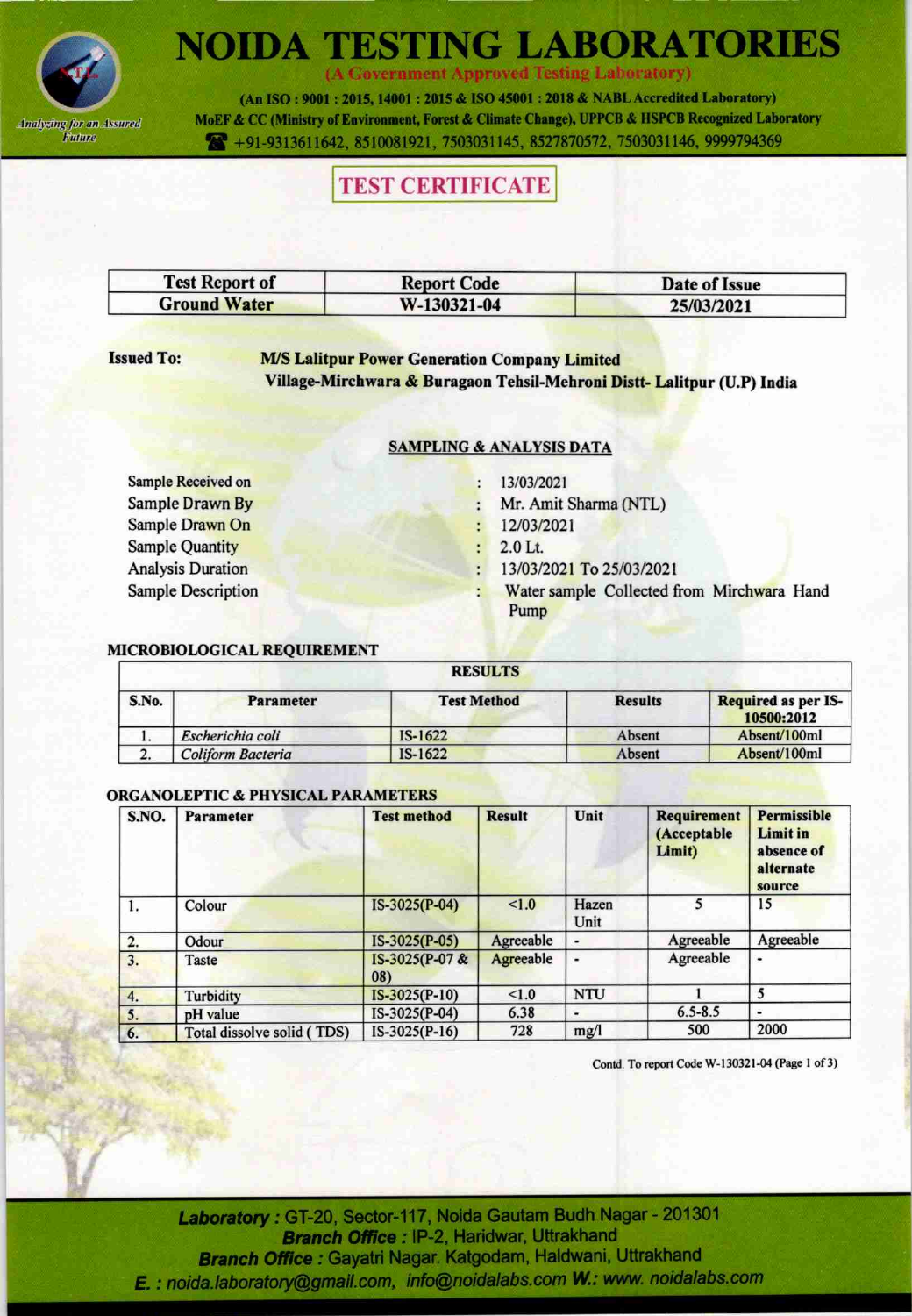

(A Government Approved Testing Laboratory)

(An ISO: 9001: 2015, 14001: 2015 & ISO 45001: 2018 & NABL Accredited Laboratory) MoEF & CC (Ministry of Environment, Forest & Climate Change), UPPCB & HSPCB Recognized Laboratory 491-9313611642, 8510081921, 7503031145, 8527870572, 7503031146, 9999794369

## **TEST CERTIFICATE**

Contd. from report Code W-130321-04(Page 2 of 3)

### GENERAL PARAMETERS CONCERNING SUBSTANCES UNDESIRABLE IN EXCESSIVE AMOUNTS

| S.NO.             | <b>Parameter</b>                                  | <b>Test method</b>          | <b>Result</b> | Unit | Requirement<br>(Acceptable Limit) | Permissible<br><b>Limit in</b><br>absence of<br>alternate<br>source |
|-------------------|---------------------------------------------------|-----------------------------|---------------|------|-----------------------------------|---------------------------------------------------------------------|
| 1.                | Aluminum (as Al)                                  | IS: 3025 (P-55)             | < 0.01        | mg/l | 0.03                              | 0.2                                                                 |
| 2.                | <b>Total Ammonia</b>                              | IS: 3025 (P-34)             | < 0.1         | mg/l | 0.5                               | No<br>Relaxation                                                    |
| 3.                | Anionic surface<br>Detergents(as<br><b>MBAS</b> ) | Annex K of IS-<br>13428     | < 0.1         | mg/l | 0.2                               | 1.0                                                                 |
| 4.                | Barium (as Ba)                                    | IS: 15302                   | $\leq 0.1$    | mg/l | 0.7                               | No<br>Relaxation                                                    |
| 5.                | Boron (as B)                                      | IS: 3025 (P-57)             | < 0.1         | mg/1 | 0.5                               | 1.0                                                                 |
| 6.                | Calcium (as Ca)                                   | IS: 3025 (P-40)             | 96.19         | mg/l | $\overline{75}$                   | 200                                                                 |
| $\overline{7}$ .  | Chloramines (as Cl <sub>2</sub> )                 | IS: 3025 (P-26)             | 1.0           | mg/l | 4.0                               | No<br>Relaxation                                                    |
| 8.                | Chloride (as Cl)                                  | IS: 3025 (P-32)             | 103.71        | mg/l | 250                               | 1000                                                                |
| 9.                | Copper (as Cu)                                    | IS: 3025 (P-42)             | < 0.05        | mg/l | 0.05                              | 1.5                                                                 |
| 10.               | Fluoride (as F)                                   | IS: 3025 (P-60)             | 0.54          | mg/l | 1.0                               | 1.5                                                                 |
| 11.               | <b>Free Residual</b><br>Chlorine                  | IS: 3025 (P-26)             | < 0.1         | mg/l | 0.2                               | 1.0                                                                 |
| 12.               | Iron (as Fe)                                      | IS: 3025(P-53)              | 0.341         | mg/l | 1.0                               | No<br>Relaxation                                                    |
| 13.               | Magnesium (as Mg)                                 | IS: 3025 (P-46)             | 42.77         | mg/l | 30                                | 100                                                                 |
| 14.               | Manganese (as Mn)                                 | Clause 35 of IS<br>3025     | 2.84          | mg/l | 0.1                               | 0.3                                                                 |
| 15.               | <b>Mineral Oil</b>                                | Clause 6 of IS:<br>3025     | $0.5$         | mg/1 | 0.5                               | No<br><b>Relaxation</b>                                             |
| 16.               | Nitrate (as $NO3$ )                               | IS: 3025 (P-34)             | 7.85          | mg/1 | 45                                | <b>No</b><br>Relaxation                                             |
| $\overline{17}$ . | Selenium (as Se)                                  | IS: 3025 (P-56)             | $0.01$        | mg/1 | 0.01                              | <b>No</b><br>Relaxation                                             |
| 18.               | Silver (as Ag)                                    | <b>Annex J IS:</b><br>13428 | < 0.05        | mg/l | 0.1                               | No<br><b>Relaxation</b>                                             |
| 19.               | Sulphate (as SO <sub>4</sub> )                    | IS: 3025 (P-24)             | 70.95         | mg/1 | 200                               | 400                                                                 |
| 20.               | Sulphide(as $H_2S$ )                              | IS-3025 (P-29)              | < 0.05        | mg/l | 0.05                              | No<br>Relaxation                                                    |
| 21.               | <b>Alkalinity</b> (as Ca<br>$CO3$ )               | IS: 3025 (P-23)             | 208           | mg/l | 200                               | 600                                                                 |
| 22.               | <b>Total Hardness (as</b><br>$CaCO3$ )            | IS: 3025 (P-23)             | 416           | mg/l | 200                               | 600                                                                 |
| 23.               | Zinc (as Zn)                                      | IS: 3025 (P-49)             | 0.072         | mg/l | 5.0                               | 15                                                                  |

Contd.To report Code W-130321-04 (Page 2 of 3)

Laboratory: GT-20, Sector-117, Noida Gautam Budh Nagar - 201301 Branch Office : IP-2, Haridwar, Uttrakhand Branch Office: Gayatri Nagar. Katgodam, Haldwani, Uttrakhand E. : noida.laboratory@gmail.com, info@noidalabs.com W.: www. noidalabs.com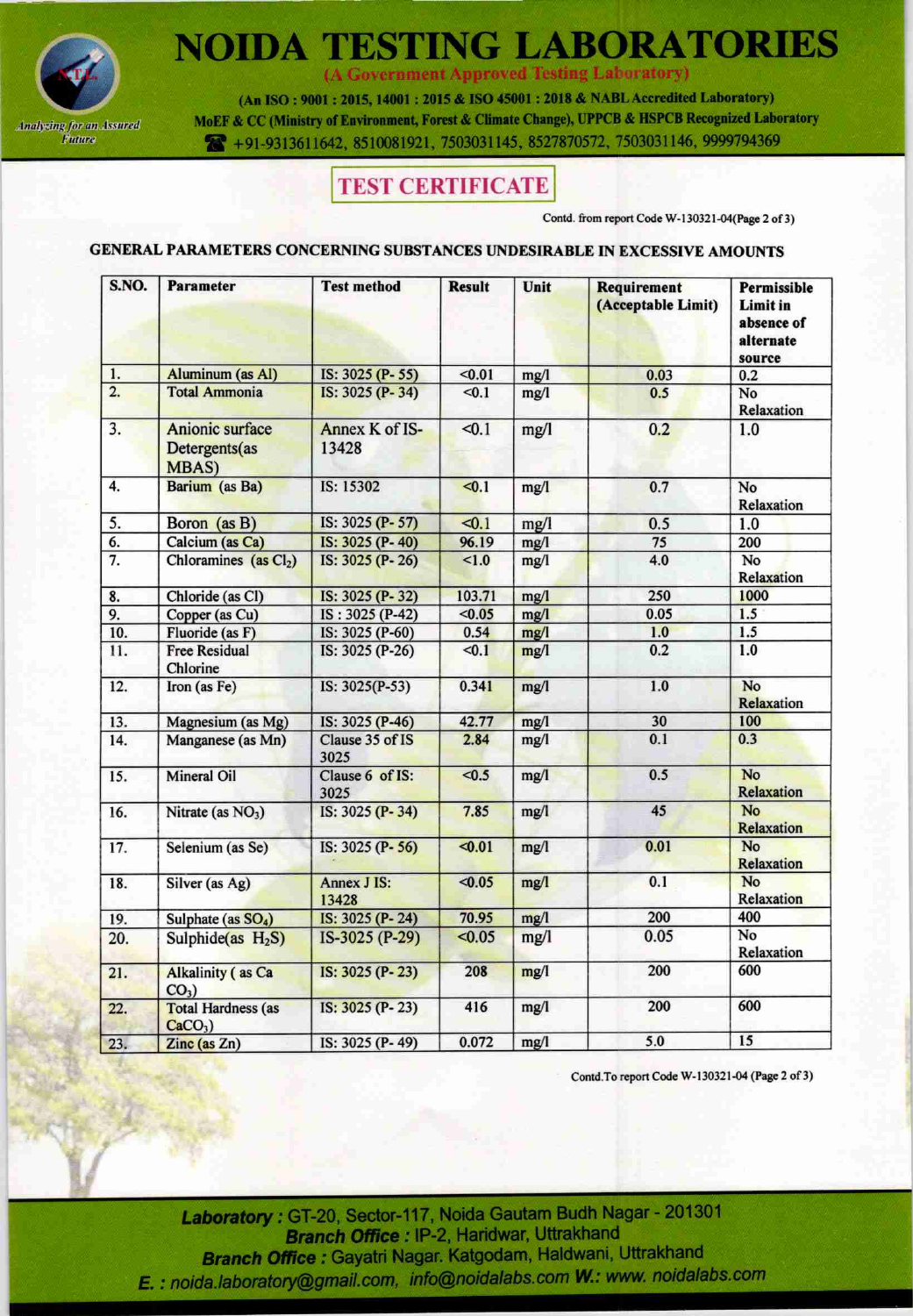

(A Government Approved Testing Laboratory)

(An ISO: 9001: 2015, 14001: 2015 & ISO 45001: 2018 & NABL Accredited Laboratory) MoEF & CC (Ministry of Environment, Forest & Climate Change), UPPCB & HSPCB Recognized Laboratory 7 +91-9313611642, 8510081921, 7503031145, 8527870572, 7503031146, 9999794369

## **TEST CERTIFICATE**

Contd From report Code W-130321-04 (Page 3 of 3)

### **Parameters Concerning Toxic Substances:**

| S.NO. | <b>Parameter</b>                 | <b>Test method</b>      | <b>Result</b> | Unit | Requirement<br>(Acceptable Limit) | Permissible<br>Limit in<br>absence of<br>alternate<br>source |
|-------|----------------------------------|-------------------------|---------------|------|-----------------------------------|--------------------------------------------------------------|
| 1.    | Cadmium (as Cd)                  | $IS-3025(P-41)$         | < 0.001       | mg/l | 0.003                             | No<br>Relaxation                                             |
| 2.    | Cyanide (as CN)                  | $IS-3025(P-27)$         | < 0.01        | mg/l | 0.05                              | No<br>Relaxation                                             |
| 3.    | Lead (as Pb)                     | IS-3025(P-47)           | < 0.01        | mg/l | 0.01                              | No<br>Relaxation                                             |
| 4.    | Mercury (as Hg)                  | $IS-3025(P-48)$         | < 0.001       | mg/l | 0.001                             | No<br>Relaxation                                             |
| 5.    | Molybdenum (Mo)                  | $IS-3025(P-2)$          | < 0.05        | mg/l | 0.07                              | No<br>Relaxation                                             |
| 6.    | Nickel (as Ni)                   | Annex L of IS-<br>13428 | < 0.01        | mg/l | 0.02                              | No<br>Relaxation                                             |
| 7.    | Poly nuclear Aromatic            | <b>APHA 6440</b>        | < 0.0001      | mg/l | 0.0001                            | No<br>Relaxation                                             |
| 8     | Poly chlorinated<br>biphenyl     | <b>APHA 6630</b>        | < 0.0001      | mg/l | 0.0005                            | No<br>Relaxation                                             |
| 9.    | Arsenic (as As)                  | IS-3025(P-37)           | < 0.01        | mg/l | 0.01                              | 0.05                                                         |
| 10.   | <b>Total Chromium (as</b><br>Cr) | Annex J of IS-<br>13428 | < 0.01        | mg/l | 0.05                              | No<br>Relaxation                                             |

Remarks: Remarks: Based on above tested parameter, Water sample does not meet as per IS-10500:2012 limit. Water is not fit for drinking purpose.

Notes:

- 1. The results given above are related to the tested sample, as received & mentioned parameters. The customer asked for the above tests only.
- 2. Responsibility of the Laboratory is limited to the invoiced amount only.
- 3. This test report will not be generated again, either wholly or in part, without prior written permission of the laboratory.
- 4. This test report will not be used for any publicity/legal purpose.
- 5. The test samples will be disposed off after two weeks from the date of issue of test report, unless until specified by the customer.